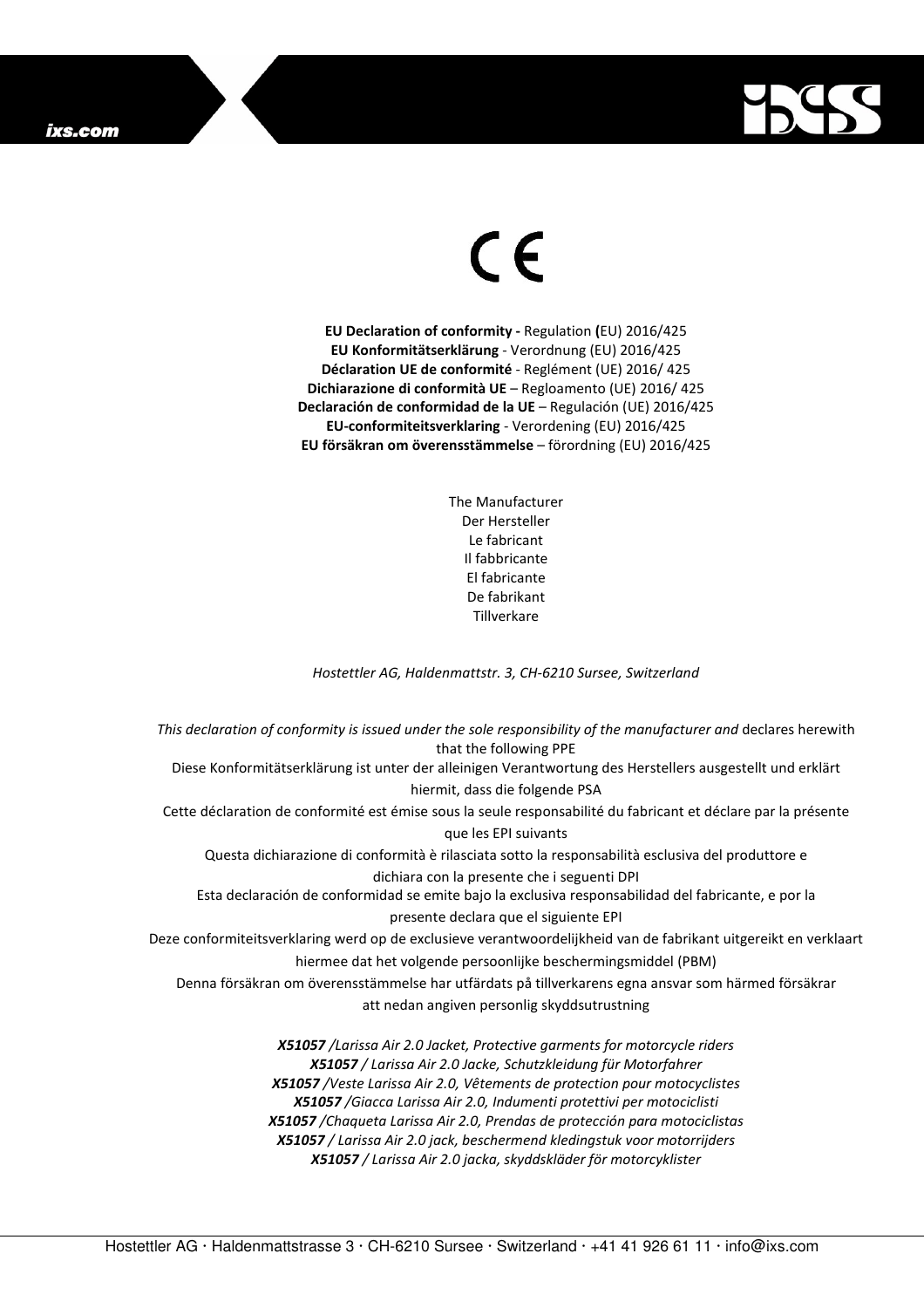



has undergone the EU-type examination conformity assessment procedure (Module B) performed by the Notified Body, IDIADA AUTOMOTIVE TECHNOLOGY, S.A. (OC.0164), P. I. L'ALBORNAR, E-43710 Santa Olivia (Tarragona – Spain), which has issued the EU Type Examination Certificate No. MT19050035.

And is compliant with the following Standard prEN17092-4:2018 (A)

## hat das EU-Baumusterprüfungs-Konformitätsbewertungsverfahren durchlaufen (Modul B) durchgeführt von der benannten Stelle, IDIADA AUTOMOTIVE TECHNOLOGY, S.A. (OC.0164), P. I. L'ALBORNAR, E-43710 Santa Olivia (Tarragona – Spanien), die die EU-Baumusterprüfbescheinigung Nr. MT19050035 ausgestellt hat.

und entspricht der folgenden Norm prEN17092-4:2018 (A)

a subi la procédure d'évaluation de la conformité pour l'examen de type UE (module B) réalisée par l'organisme notifié, IDIADA AUTOMOTIVE TECHNOLOGY, S.A. (OC.0164), P. I. L'ALBORNAR, E-43710 Santa Olivia (Tarragona – Espagne), qui a délivré le certificat d'examen de type UE n°. MT19050035.

Et est conforme à la norme suivante prEN17092-4:2018 (A)

è stato sottoposto alla procedura di valutazione della conformità dell'esame UE del tipo (modulo B) eseguita dall'organismo notificato, IDIADA AUTOMOTIVE TECHNOLOGY, S.A. (OC.0164), P. I. L'ALBORNAR, E-43710 Santa Olivia (Tarragona – Spagna), che ha rilasciato il certificato di esame UE del tipo n. MT19050035.

Ed è conforme alla seguente norma prEN17092-4:2018 (A)

ha sido sometido al procedimiento de evaluación de conformidad del examen de tipo UE (Módulo B) realizado por el organismo notificado, IDIADA AUTOMOTIVE TECHNOLOGY, S.A. (OC.0164), P. I. L'ALBORNAR, E-43710 Santa Olivia (Tarragona – España), que ha emitido el certificado de examen UE de tipo no. MT19050035.

Y cumple con el siguiente estándar prEN17092-4:2018 (A)

de EG-typekeuring-conformiteitsbeoordelingsprocedure doorlopen (module B) heeft,uitgevoerd door de aangemelde instantie IDIADA AUTOMOTIVE TECHNOLOGY, S.A. (OC.0164), P. I. L'ALBORNAR, E-43710 Santa Olivia (Tarragona – Spanje) die het certificaat van EG-typeonderzoek nr. MT19050035 afgegeven heeft,

en voldoet aan de volgende norm: prEN17092-4:2018 (A)